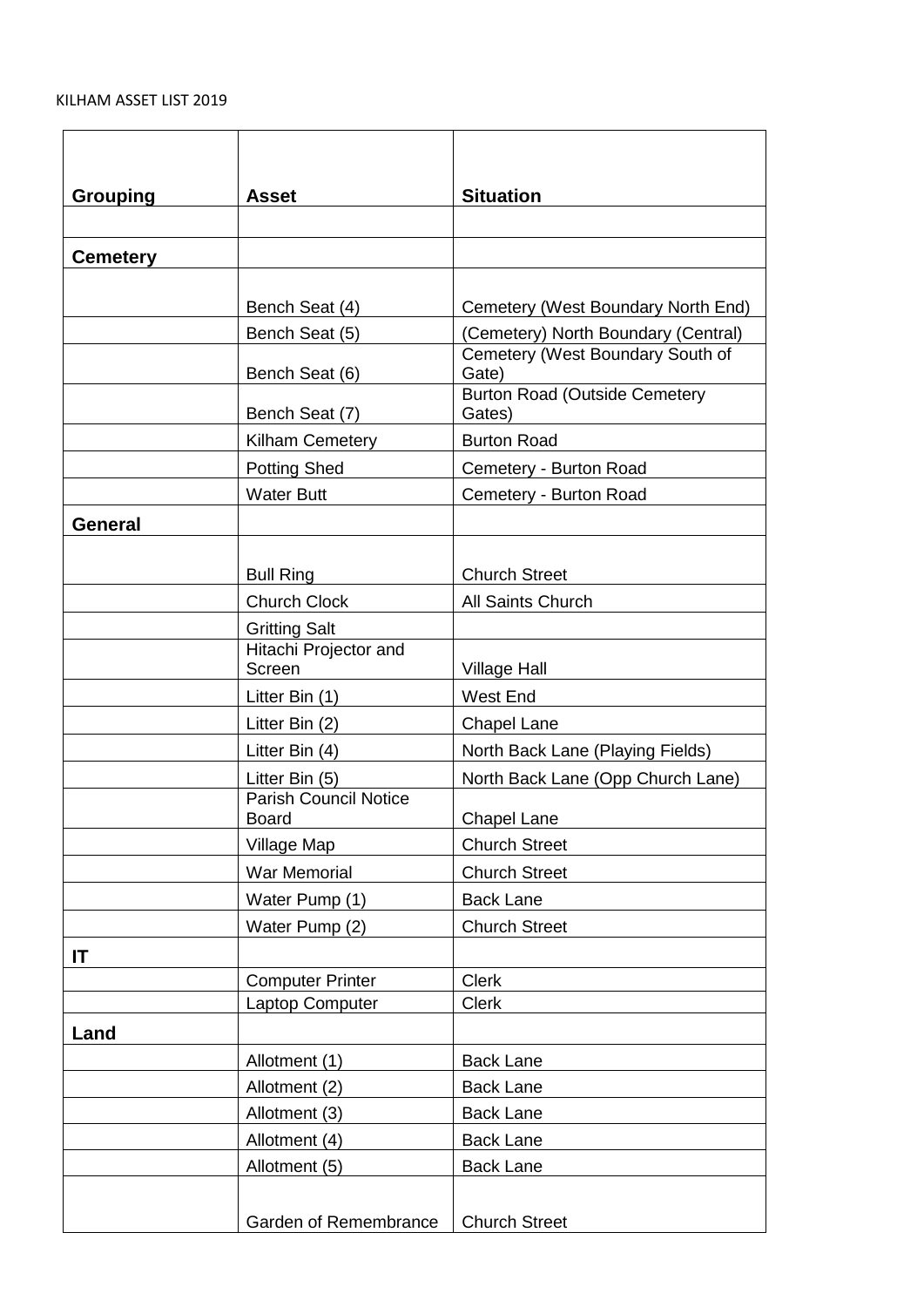| Lighting             |                             |                                                                        |
|----------------------|-----------------------------|------------------------------------------------------------------------|
|                      | Street Light (1)            | <b>Burton Road</b>                                                     |
|                      | Street Light (2)            | <b>Burton Road</b>                                                     |
|                      | Street Light (3)            | <b>Spring Terrace</b>                                                  |
| <b>Playground</b>    |                             |                                                                        |
|                      |                             |                                                                        |
|                      | Bench Seat (15)             | Village Playground                                                     |
|                      | Picnic Table 3              | <b>Village Hall Car Park</b>                                           |
|                      | Playground                  | Village Hall Car Park                                                  |
|                      | <b>Playground Equipment</b> | Playground - Kilham Village Hall                                       |
|                      |                             |                                                                        |
| <b>Playing Field</b> |                             |                                                                        |
|                      | Playing Field (Lease with   |                                                                        |
|                      | <b>ERYC</b>                 | <b>Back Lane</b>                                                       |
| Pond                 |                             |                                                                        |
|                      | Bench Seat (10)             | Spring Terrace (Village Pond)                                          |
|                      | Bench Seat (9)              | East Street (Village Pond)                                             |
|                      | Kilham Village Pond         | East End                                                               |
|                      | Picnic Table 1              | <b>Village Pond</b>                                                    |
| Remembrance          | Picnic Table 2              | <b>Village Pond</b>                                                    |
| Garden               |                             |                                                                        |
|                      | Bench Seat (12)             | Garden of Remembrance                                                  |
|                      | Bench Seat (13)             | Garden of Remembrance                                                  |
|                      | <b>Village Notice Board</b> | <b>Middle Street</b>                                                   |
| <b>Seating</b>       |                             |                                                                        |
|                      |                             |                                                                        |
|                      | Bench Seat (1)              | Corner of Chapel Lane/West End                                         |
|                      | Bench Seat (11)             | Church Street at Junction with East<br><b>Street</b>                   |
|                      | Bench Seat (14)             | <b>Driffield Road</b>                                                  |
|                      | Bench Seat (16)             | <b>Pasture Close</b>                                                   |
|                      |                             | Pathway between West End and                                           |
|                      | Bench Seat (2)              | Pasture Close                                                          |
|                      |                             | North Back Lane at Junction with                                       |
|                      | Bench Seat (3)              | Church Lane                                                            |
|                      | Bench Seat (8)              | East Street (Junction Woldgate)                                        |
| General              |                             |                                                                        |
|                      |                             |                                                                        |
|                      | Litter Bin (3)              | Middle Street (Village Shop)                                           |
|                      | Litter Bin (6)              | East Road (Pond)<br>Church Street (Garden of                           |
|                      | Litter Bin (7)              | Remembrance)                                                           |
|                      |                             | Church Street (Outside Parish                                          |
|                      | Litter Bin (8)              | Church)                                                                |
|                      | Litter Bin (9)              | Mill Side (Bridlington Road End)<br>Junction Berriman's Lane and South |
|                      | Salt Bin (1)                | Side                                                                   |